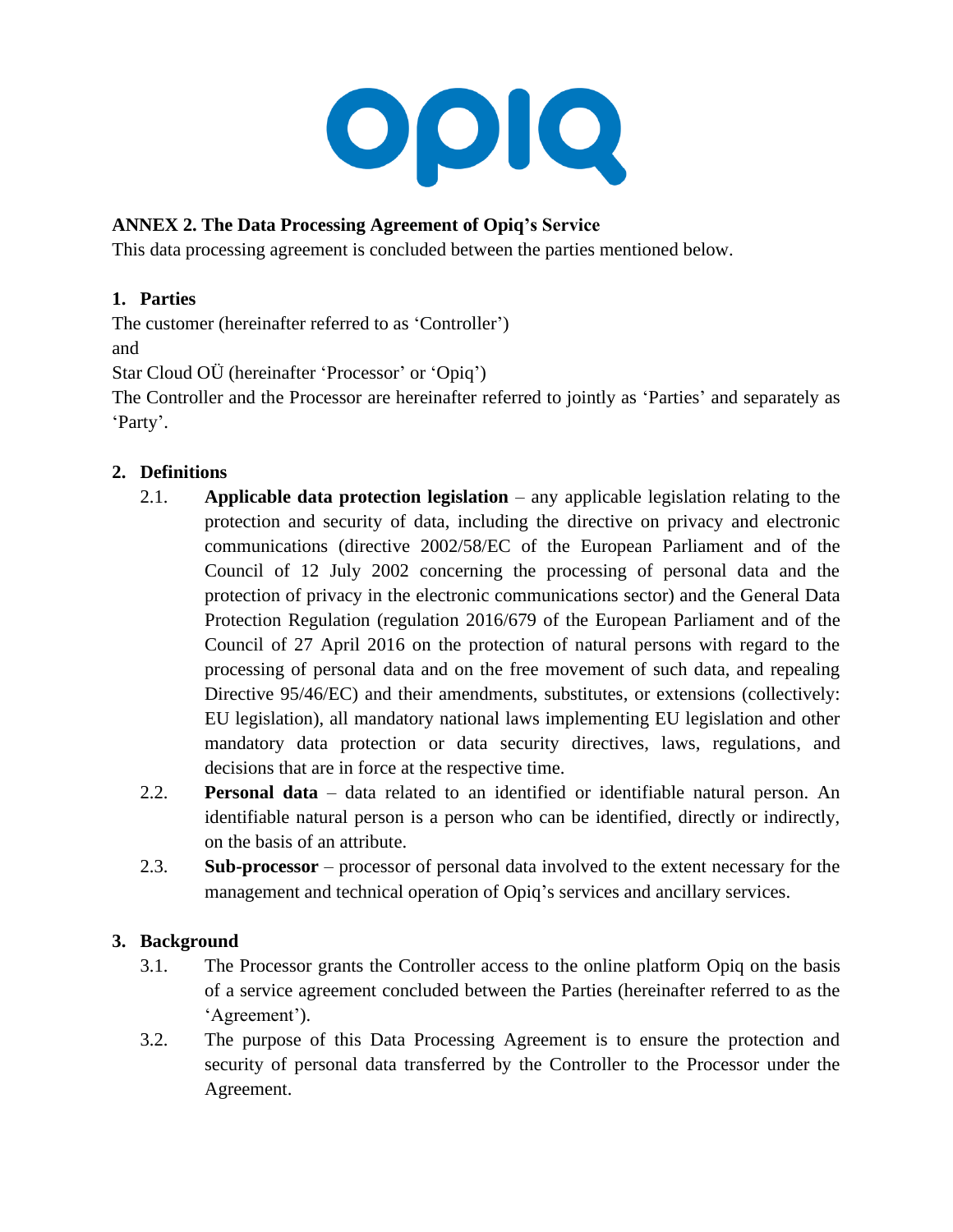

- 3.3. In connection with the Agreement, the Processor will, on behalf of the Controller, process personal data received from the Controller, for which the Controller is the controller of personal data in accordance with the applicable data protection legislation.
- 3.4. With regard to the data of the Opiq e-store, the Controller of the personal data is Star Cloud OÜ and the Processor of the data related to payments is Maksekeskus AS. Maksekeskus AS is the Controller of personal data in respect of which Maksekeskus AS fulfils the legal obligations applicable to it or its additional business interests. The privacy conditions of Maksekeskus AS can be found here.
- 3.5. The OpiqStat service is intended for managing generalised usage statistics, for example in the view of a specific work or subject, and does not display user-based statistics.
- 3.6. Opiq is an online platform for making e-study materials and related services available. Opiq and the user of the services contained therein provide us with the information necessary for the convenient use of these services. Opiq has many personalised e-services, so the system needs to know the respective personal data and their contact information. Without the necessary information, many services are not possible.

#### **4. The obligations of the Controller**

- 4.1. The Controller agrees and confirms that the processing of personal data by the Controller in the framework of the performance of the Agreement is lawful in accordance with the applicable data protection legislation.
- 4.2. The Controller is responsible for ensuring that the users designated by the Controller have a reasonable basis for accessing Opiq's service and its content.
- 4.3. The Controller agrees and confirms that they have authorised and authorise the Processor to process personal data on behalf of the Controller throughout the processing of personal data in connection with the Agreement.
- 4.4. The Controller agrees to provide the Processor upon request with the necessary information and documentation to fulfil the obligations of the Controller arising from the applicable data protection legislation.

## **5. The obligations of the Processor**

5.1. The Processor ensures that the processing of relevant personal data arising from the Agreement by them complies with the requirements of the applicable data protection legislation, the terms of the Agreement, and this Data Processing Agreement, and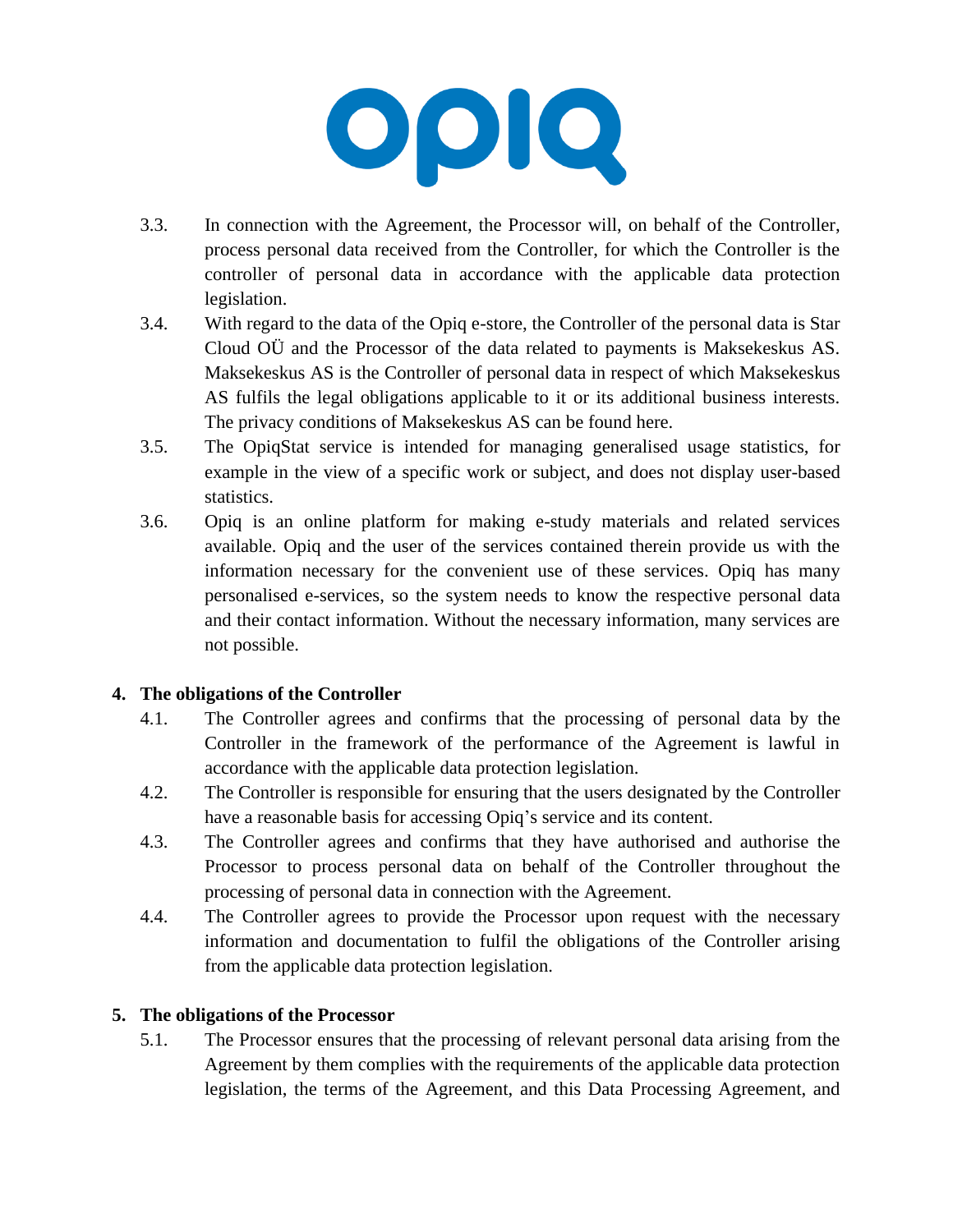

that the rights of data subjects are duly protected. The Processor and third parties employed or involved by the Processor may process personal data only in accordance with the requirements of this Data Processing Agreement and the Agreement and following other instructions issued or documented by the Controller as deemed necessary.

- 5.2. The personal data processed by the Processor on the basis of this Data Processing Agreement, the purposes, deadlines, and security measures are described in Annex A to this Data Processing Agreement.
- 5.3. The Processor does not process personal data to a greater extent than is necessary for the performance of the Agreement and the Data Processing Agreement by the Processor. The Processor agrees that, in the absence of explicit written consent, they do not have the right to process personal data for purposes other than those agreed in the Agreement and the Data Processing Agreement. If mandatory European Union or national legislation applicable to the Processor prohibit the Processor from performing the Agreement or the instructions given, or alternatively require further processing beyond the Agreement or the Data Processing Agreement, the Processor will immediately inform the Controller of the relevant legal requirement prior to processing, as reasonably possible, or informs the Controller that the Processor cannot fulfil the Agreement or the given instructions. In addition, the Processor will immediately inform the Controller if they consider that the instruction given by the Controller infringes upon the applicable data protection legislation.
- 5.4. The Controller will keep the personal data confidential and ensure that all persons authorised to process the personal data are informed of their confidential nature, have received appropriate training on their responsibilities, and are bound by an appropriate or legally binding obligation of confidentiality. The respective obligation of confidentiality remains in force after the termination of this Data Processing Agreement and/or the Agreement.
- 5.5. The Controller will implement appropriate technical and organisational measures to protect the personal data processed against unauthorised or unlawful processing and against accidental loss, destruction, damage, alteration, or disclosure. Such measures ensure a level of security commensurate with the risks of processing.
- 5.6. Considering the nature of the processing and the information available, the Controller will also assist the Processor in ensuring that the Processor fulfils their obligations regarding the security of personal data, such as data breach notifications, risk and impact assessment, and consultation under applicable data protection legislation.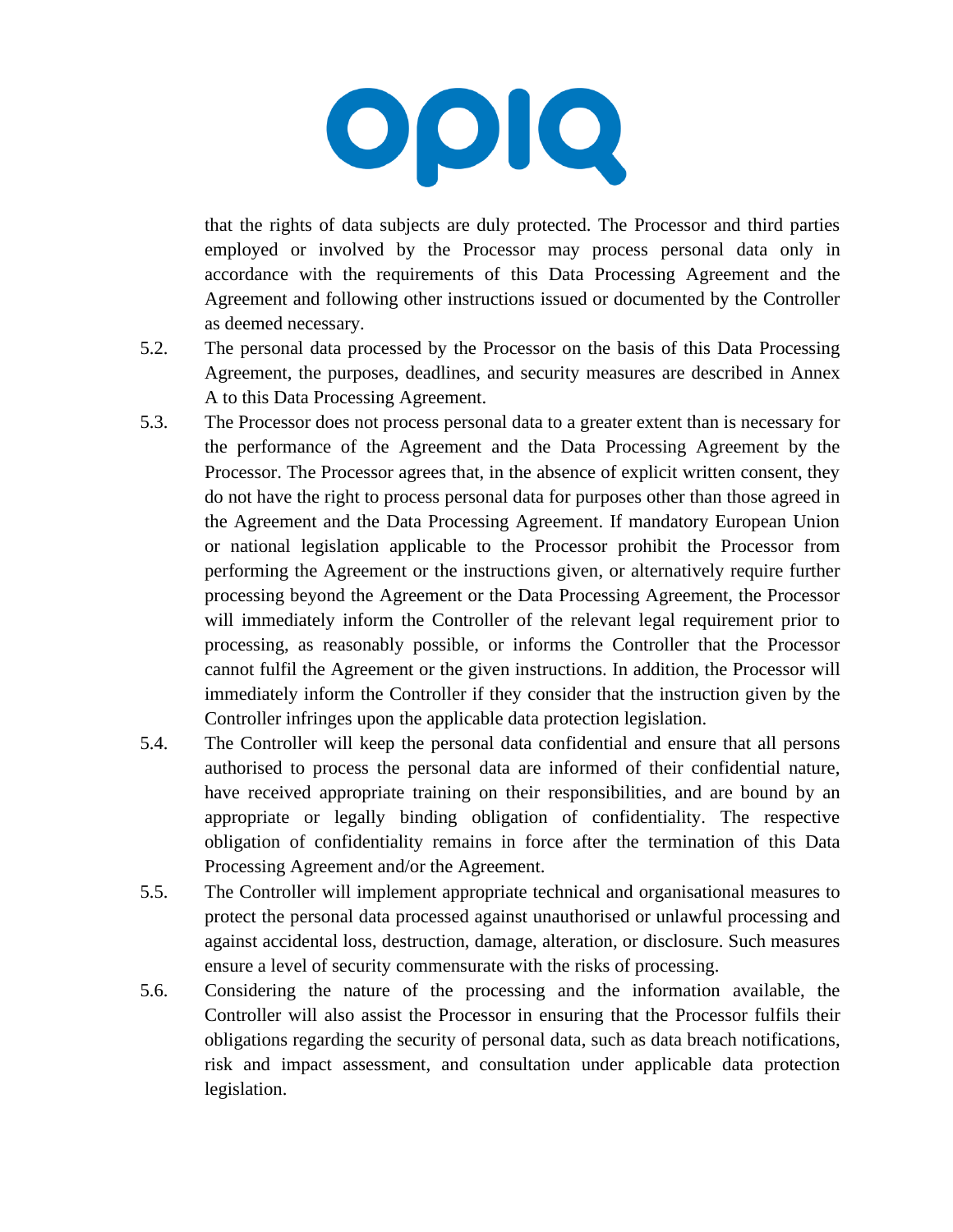

- 5.7. In the event of an actual or reasonably suspected breach pertaining to personal data or other threatening enforcement proceedings against the Processor concerning the processing of personal data under the Data Processing Agreement, the Processor will notify the Controller in writing without delay and no later than forty-eight (48) hours after becoming aware thereof. After obtaining the prior approval of the Controller, the Processor will try to resolve the situation quickly and prevent further damage and mitigate the effects of the respective case. In the notification, the Processor will provide the Controller with all data necessary for the Controller to comply with its notification obligation and to eliminate and mitigate the effects of the personal data breach in accordance with the applicable data protection legislation. Where possible and reasonable, the Processor will provide appropriate remedial services to data subjects upon request.
- 5.8. The Processor will also document the personal data breaches related to the Agreement, outlining the circumstances of the breach, its consequences, and the corrective measures taken. These documents must enable the supervisory authority to verify compliance with the applicable data protection legislation. The documents may contain only the information necessary for that purpose.
- 5.9. The Processor will, at the request of the Controller and at no additional cost, cooperate and assist the Controller with information on appropriate technical and organisational measures to ensure the data subject's rights under applicable data protection legislation, including:
	- 5.9.1. submitting a copy of the personal data of the data subject to the Controller;
	- 5.9.2. opening, correcting, deleting personal data, or restricting the processing of personal data.
- 5.10. The Processor will provide the requested assistance with the necessary documents and information within ten (10) days of the request of the Controller.
- 5.11. If the data subject, supervisory or government agency (e.g. the Data Protection Inspectorate), or another third party requests personal data processed by the Processor under the Agreement, the Processor directs the respective request to the Controller. The Processor is not allowed to disclose personal data or other information concerning the processing of personal data without the prior written consent of the Controller unless the Processor is required to disclose such data under mandatory European Union or national legislation. In the latter case, the Processor will immediately notify the Controller of the request to the extent permitted by law.
- 5.12. The Processor will, without charge to the Controller, provide all data and documentation and provide the assistance necessary for the Controller to comply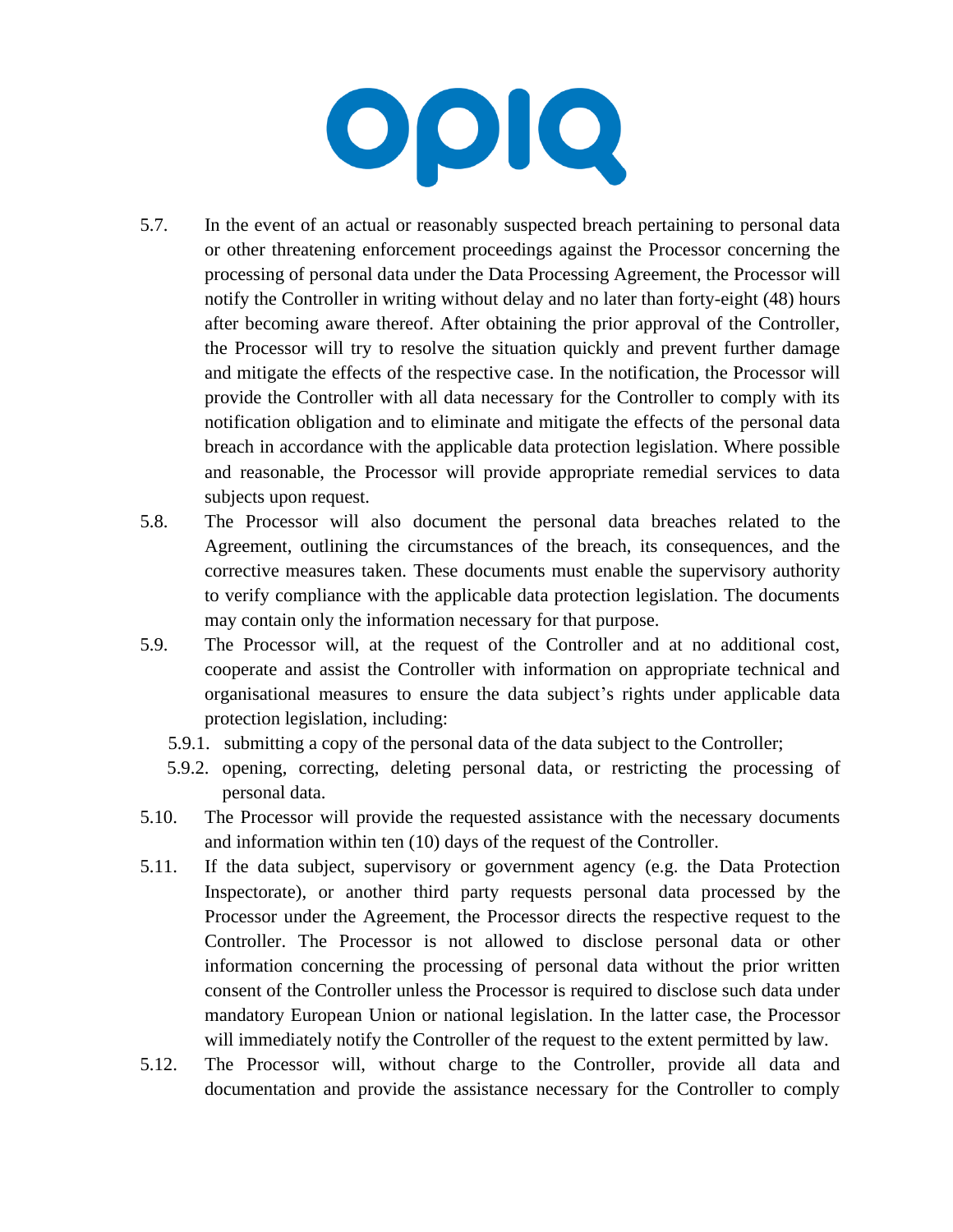

with all the requirements of the applicable data protection legislation and to prove compliance with these requirements with regard to personal data related to the Agreement. In addition, the Processor will allow and facilitate audits by regulatory and/or supervisory authorities.

- 5.13. The Processor must always keep and make available up-to-date information on the processing activities, including the name, contact details, representative (including the data protection officer, if applicable), and location of each legal entity acting as a (sub)processor, the types of processing carried out on behalf of the Controller, and, where applicable, on the international transfer of data (including the country (countries) concerned and the documentation on the applicable transfer mechanisms). The Processor will, at the request of the Controller and without undue delay, provide the Controller with the documents provided for in this clause so that the Controller can comply with the applicable data protection legislation.
- 5.14. The Processor will ensure that the Controller has the right to inspect and audit the premises of the Processor (and ensure that the Processor has equivalent inspection and auditing rights regarding third party sub-processors) to verify that the processing activities and related technical and organisational security measures are in accordance with the obligations set out in the Data Processing Agreement, the Agreement, or applicable data protection legislation. The following applies to the performance of such audits.
- 5.15. The Controller has the right to carry out audits during normal business hours, with reasonable prior notice. Such audits must not interrupt the business of the Processor and may be carried out either by employees of the Controller or by employees of another company providing a service to the Controller under contract (professional third party), provided that the third party providing the service under the contract has confidentiality obligations reasonably acceptable to the Processor. The Controller will bear the costs of its audits. However, if the audit reveals an inconsistency or non-compliance caused by the Processor or its affiliates, consultants, subcontractors, or other representatives, the Processor will bear the costs of the audit of the Controller.

#### **6. Transfer of personal data to a third party**

6.1. The Processor does not have the right to transfer personal data to a third party or to grant access to a third party, e.g. by granting remote access to personal data, or to involve sub-processors to process personal data (all mentioned transferring and subprocessing activities are collectively referred to as transferring data to a third party)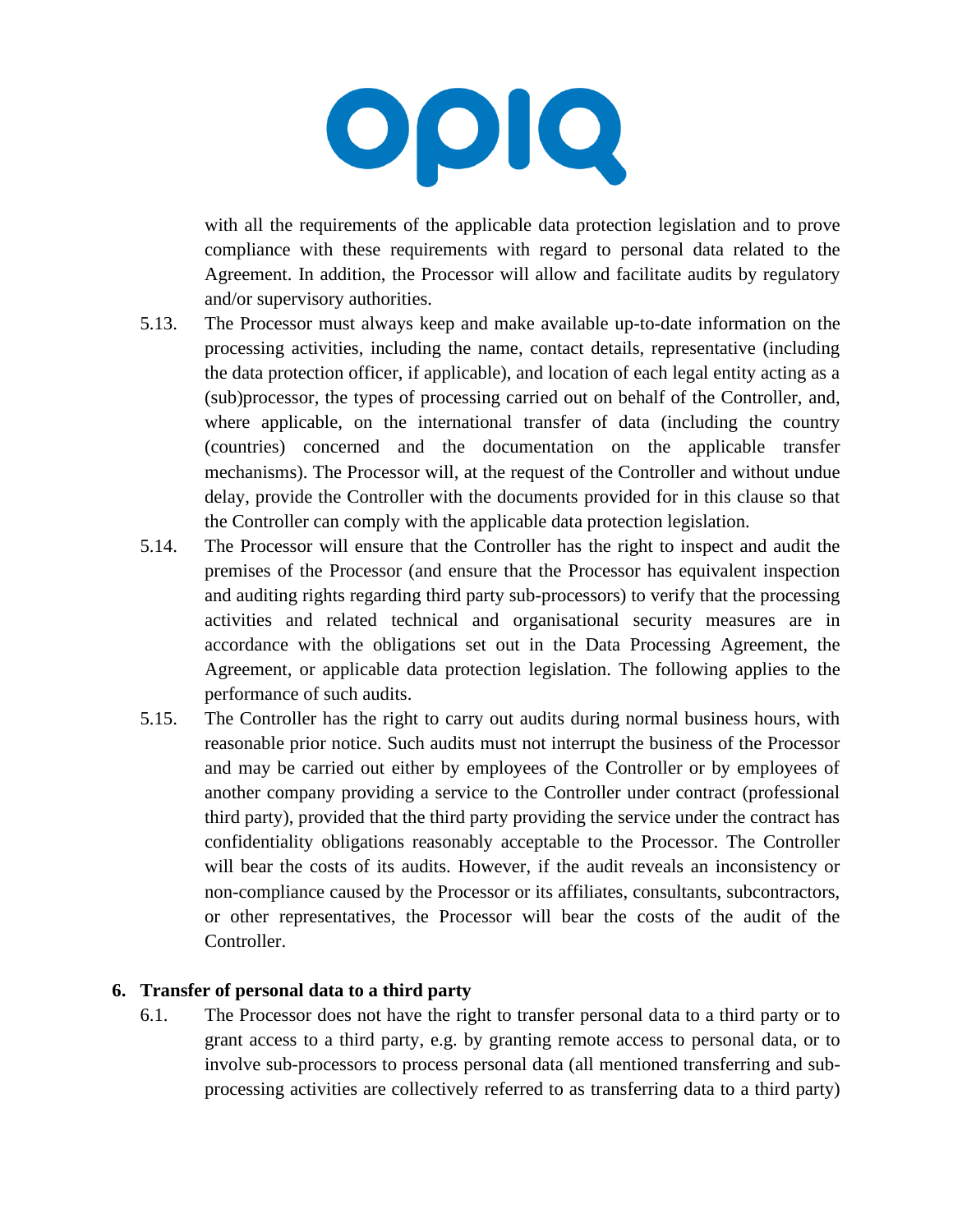

without prior written consent from the Controller. In the case of granting such consent, the same data protection obligations as provided for in this Data Processing Agreement will apply to the respective third party before the transfer of personal data by the Processor. The consent is not required regarding the sub-processors (service providers) listed in Annex A to this Data Processing Agreement.

- 6.2. This consent is valid until the earliest of the following events: (i) if the Controller notifies the Processor of the withdrawal of the consent; or (ii) if the Processor notifies the Controller that the Processor no longer uses the approved third party for that purpose.
- 6.3. If the Controller does not consent to the transfer of personal data to a third party for a reason that the Controller deems reasonable, the Processor will continue to perform the Agreement and the Data Processing Agreement until the earliest of the following events: (i) the Parties have agreed upon termination of the Agreement pertaining to the processing of personal data and secured the return (or deletion, as the case may be) of the relevant personal data to the Controller, or have agreed to transfer the Agreement to a new service provider, which in no case takes more than three (3) months from the date of receipt of such a request by the Controller, or (ii) the Parties have agreed on how to proceed with the performance of the Agreement, including relevant costs and in a manner reasonably acceptable to the Controller.
- 6.4. If the third-party sub-processor does not comply with the applicable data protection legislation or does not comply with the data protection obligations arising from the Agreement with the Processor, the Processor remains fully responsible to the Controller for the third party's performance of the obligations under applicable data protection legislation and the relevant agreement.

#### **7. Termination of processing of personal data**

- 7.1. If the processing of personal data is no longer necessary under the Agreement or if the respective Agreement is completed or terminated, the Processor will delete or return to the Controller on their discretion all personal data processed by the Processor under the Agreement, unless otherwise required by applicable data protection legislation. Upon deletion of personal data, the Processor will immediately confirm the destruction of personal data at the request of the Controller.
- 7.2. If the Controller requests the return of personal data, the Processor will return all personal data in the manner and form requested by the Controller and delete all existing copies thereof.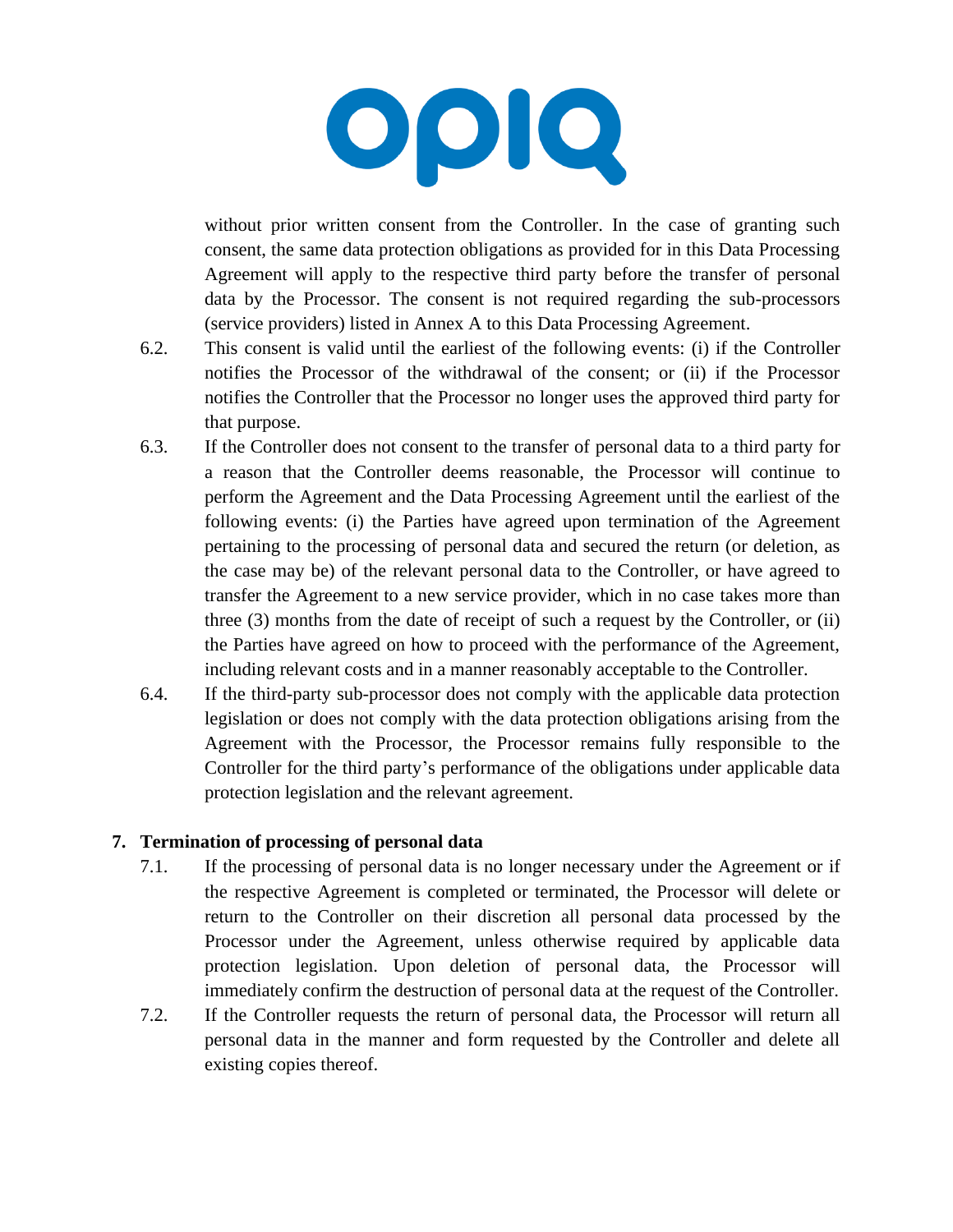

### **8. Indemnification and liability**

- 8.1. The liability set forth in this clause and its limitations apply in accordance with and in addition to the liability and indemnity clauses of the Parties set forth in the Terms of Service.
- 8.2. Compensation for the protection of personal data
	- 8.2.1. Notwithstanding the possibly contrary clauses in the Agreement regarding the liability or indemnification obligation of the Processor, it is expressly agreed that if the Processor violates the obligation of confidentiality, security, and/or protection of personal data under the Agreement and/or this Data Processing Agreement) with personal data processed under the Agreement, the Processor will protect the Controller against the following and indemnify the related damage (which is considered direct damage within the meaning of the Data Processing Agreement):
		- 8.2.1.1. fines or penalties for such breaches imposed by governments, regulators, public authorities, or enforcement bodies;
		- 8.2.1.2. amounts paid to third parties whose rights have been infringed on (which may include data subjects, the Controller's customers, employees, managers, and consultants) as damages or conciliation fees as a result of the breach;
		- 8.2.1.3. reasonable costs of providing the required breach notification (and the required notice responses) to the persons whose rights were breached, public authorities, regulatory authorities, and/or other public bodies or agencies.
	- 8.2.2. The above limitations on compensation by the Processor do not apply to damages resulting from wilful misconduct, gross negligence, damage to health, or statutory liability.
	- 8.2.3. The Processor will immediately inform the Controller if proceedings are initiated against them which may result in a claim for damages or a fine under EU legislation or under additional national legislation to the General Data Protection Regulation. When such proceedings are initiated, the Processor will: (a) provide the Controller with details (including specific allegations pertaining to the breach); (b) provide the Controller with the information and assistance requested by the Controller; and (c) not prevent or challenge the active participation of the Controller in the proceedings (using legal aid at their own expense).
- 8.3. Liability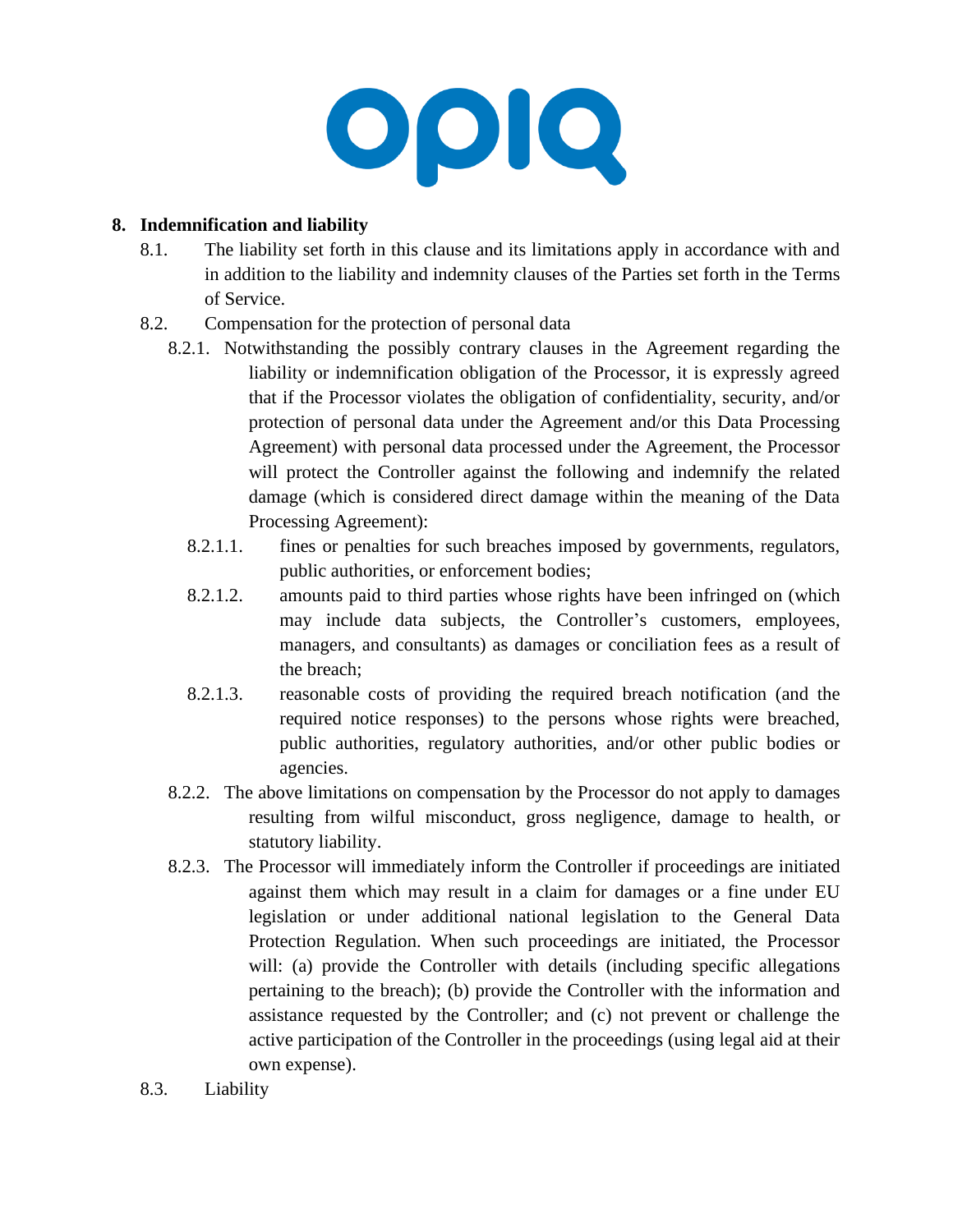

- 8.3.1. Notwithstanding the possibly contrary clauses in the Agreement regarding the liability or indemnification obligation of the Processor, it is expressly agreed that the Processor is liable without limitation for all claims, damages, fines, penalties, costs, expenses, amounts, and fees incurred by the Controller to the customer or cooperation partner of the Controller or third party by the activities of the Processor or their employee or subcontractor in violation of this Data Processing Agreement, the Agreement, and/or the applicable data protection legislation, deriving from the Processor's indemnification obligation under the personal data protection compensation provision above.
- 8.3.2. The obligations set out above will continue to apply after the termination, cancellation, or expiration of this Data Processing Agreement and/or the Agreement.

#### **9. Validity**

This Data Processing Agreement is valid as long as the Processor processes personal data on behalf of the Controller under the agreement.

#### **10. Suggestions, questions, complaints**

Please send all suggestions, questions, and complaints to the e-mail address info@starcloud.ee. Over the phone, we will only resolve issues related to the day-to-day use of Opiq and failures of such use. Star Cloud employees are not authorised to receive other questions or complaints via phone.

#### **11. Dispute Resolution**

Disputes arising out of or in connection with the Terms of Service and the Data Processing Terms will be resolved through negotiations. In case the negotiations fail, disputes will be settled in Harju County Court pursuant to the legislation in force in the Republic of Estonia.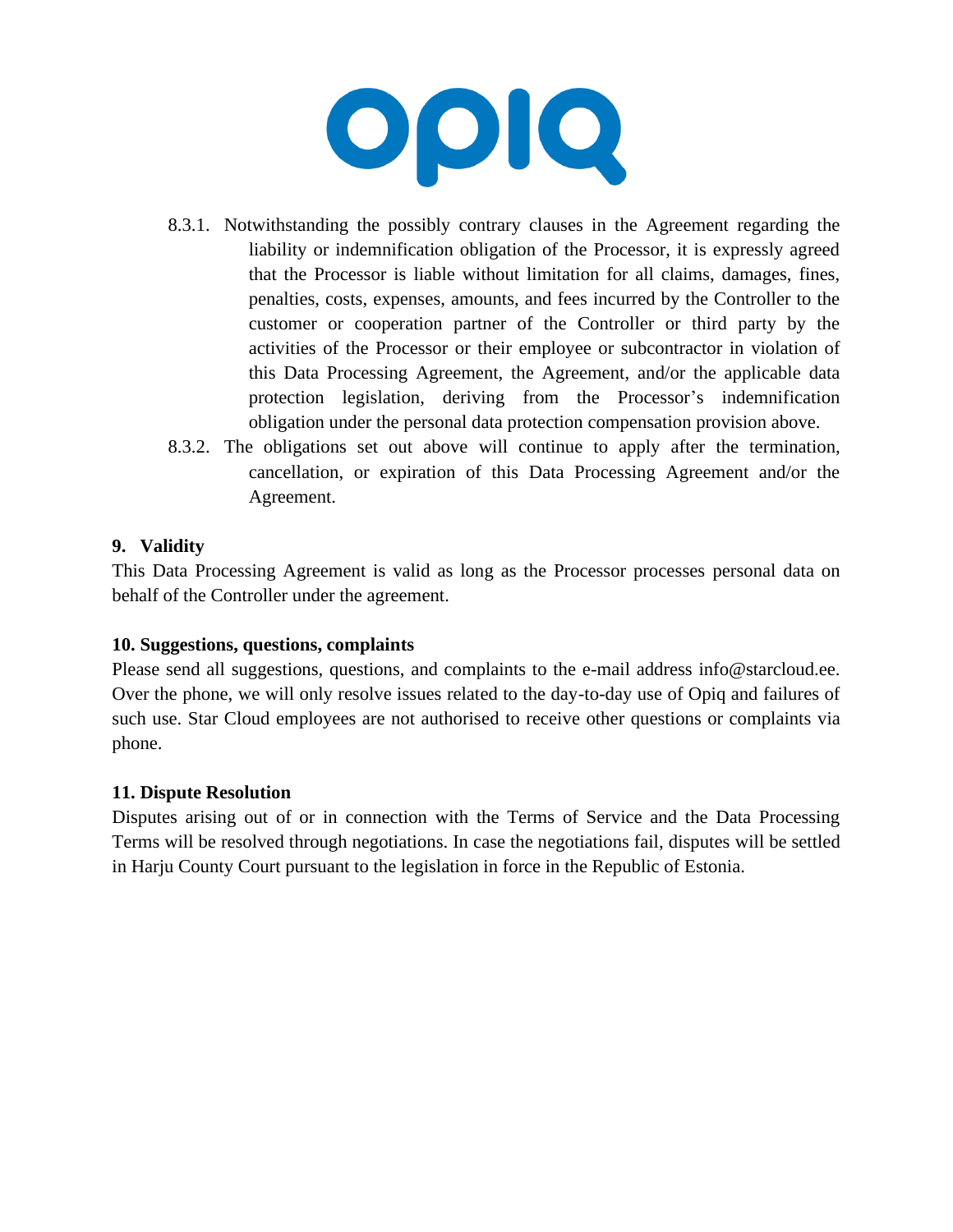

## **ANNEX A to the Data Processing Agreement of Opiq's Service**

Description of the categories of personal data, categories of data subjects, processing purposes, sub-processors, data retention periods, and security measures taken by the Processor within the Opiq's Service and Ancillary Services.

The composition of the list below depends on the services selected for each specific data subject and the details of their use.

## **1. Personal data and purposes of their processing**

1.1. The basis for the processing of personal data is the fulfilment of Opiq's legal obligations, the fulfilment of the contractual service to the customer, Opiq's legitimate interest, and the consent taken from the user if the law provides for the obligation to seek consent (especially commercial notices).

1.2. The purposes of processing the personal data listed below are the creation and management of a contractual user account, the provision of a contractual service, and provision of its quality and ease of use, user identification, and, if necessary, the required connection to the customer, contacting the user, accounting for royalties, management and accounting of the eshop orders, statistics, accounting, marketing, user support, compliance with security requirements, operation of the service between service providers.

#### **2. Personal data to be processed**

2.1. Account creation, account details and related information (first and last name, personal identification code, email address, phone number, hardware, role, subjects, study groups, user institution and class, invitation from another user + inviter details, service usage time, and the user's IP address).

2.2. Stuudium key, social media key on Facebook and Google, E-kool account key, user name, and email address, HarID account key, user name, email address, personal identification code.

- 2.3. Licence in Opiq.
- 2.4. User logs in Opiq.

2.5. User-added study material (file, text), answers to tasks solved in the study material, notes and comments added to the study material.

2.6. Information about the student's performance (student's answers to the task, automatically checked feedback, teacher feedback in the form of corrections, grades, or other form).

2.7. Created/modified records.

2.8. Information about the finished study material, tasks, and bookmarks in the study material.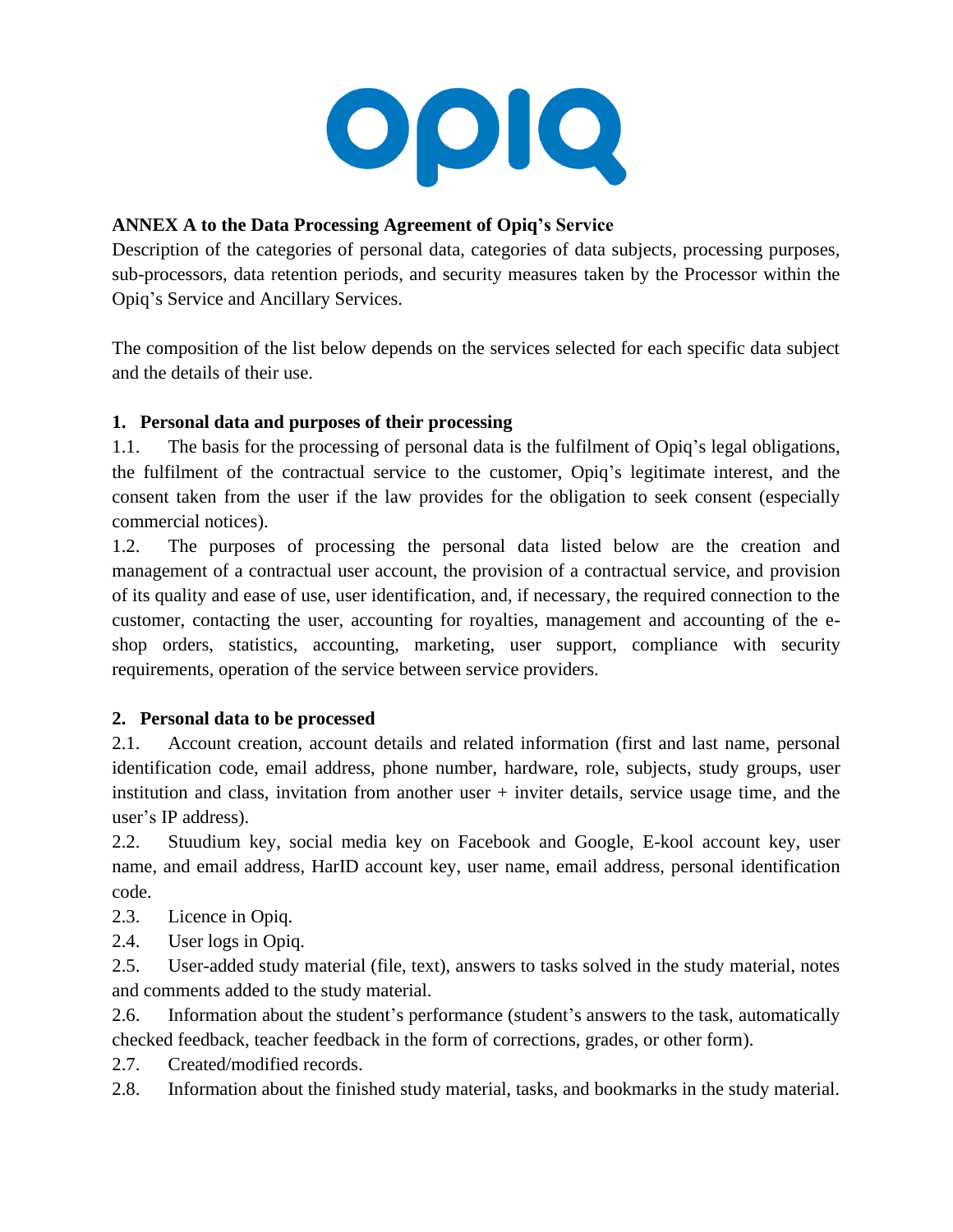

2.9. First and last name, email address, place of work (publisher) of the CMS (content management system) author, editor, etc. with whom Opiq has a contractual relationship.

2.10. Accounting data (invoices paid by private user by name, term of license). When using a payment service, the user's bank account number.

- 2.11. Usage records, e.g. browsing history, usage history of interactive components.
- 2.12. Helpdesk contact history.
- 2.13. Search, query history, browsing history, usage history of interactive components.

### **3. Data subjects**

- 3.1. Student
- 3.2. Parent
- 3.3. Teacher
- 3.4. Representative of a legal entity (school or local government)
- 3.5. Private user
- 3.6. Opiq's website visitor
- 3.7. E-shop subscriber/buyer
- 3.8. Authors, editors, designers, technical editors of the study material

#### **4. Access to personal data**

- 4.1. Access to personal data contained in Opiq is restricted as follows:
	- 4.1.1. if Opiq's user is a school through its authorised representative, they have access to the following information: student's name, class teacher's name, subject teacher's name, class (class course), email, and study kits used in the student's Opiq records;
	- 4.1.2. a schoolteacher who uses Opiq has access to the following information related to their subject: a list of students in the records, the email addresses of the students in the school, and information about their subject's assignments and their results and performance (statistics);
	- 4.1.3. as a class teacher, a schoolteacher has access to the following information in addition to the teacher's rights related to the teaching of their subject: a list of all records related to their class (later also work and statistics);
	- 4.1.4. students using Opiq have access to their data, their study materials, sent (assigned) study assignments, and their statistics. It is possible for a student to link parents to their account;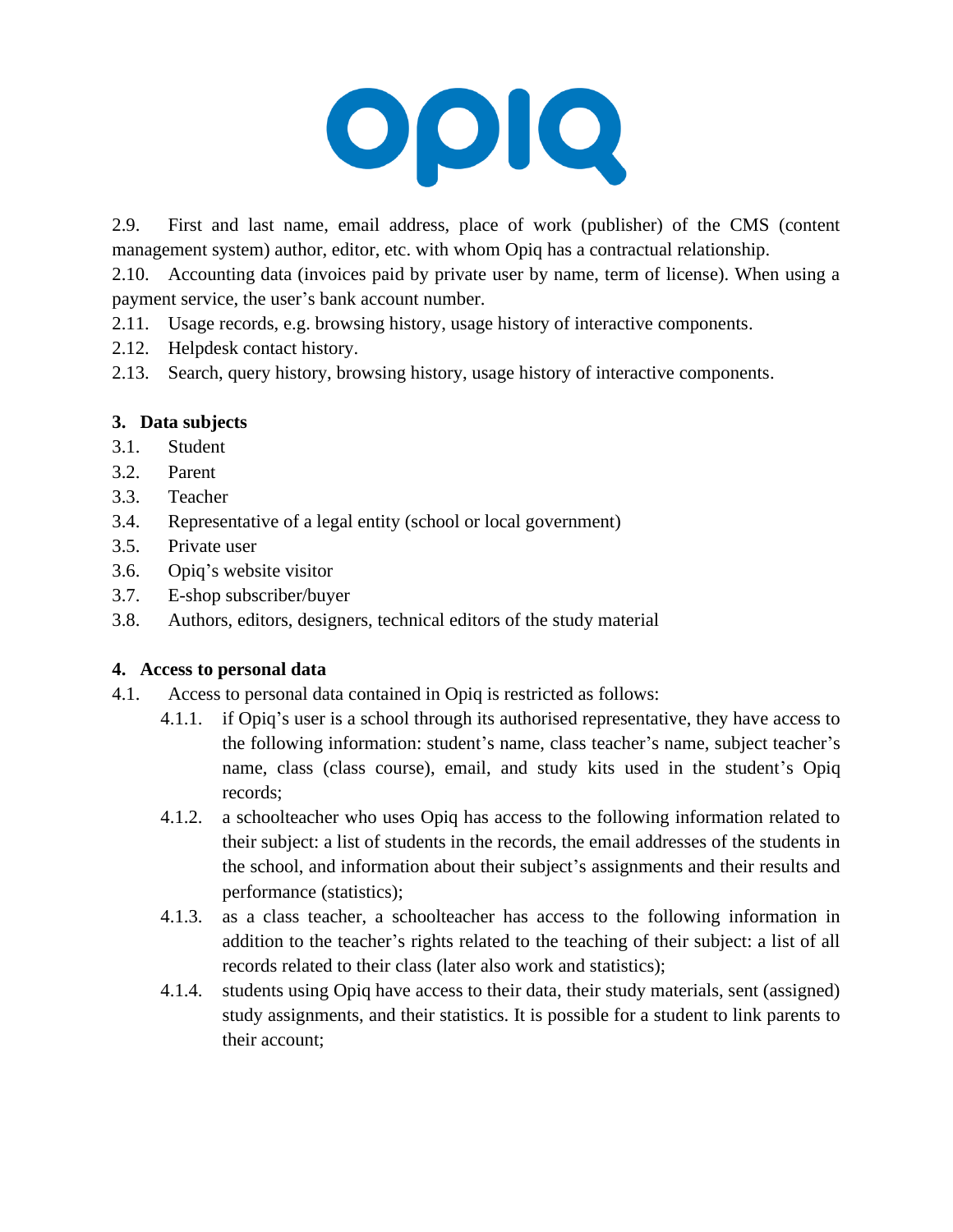0010

4.1.5. the parent has access to their data, their child's study materials, assigned tasks, and their outcomes. The parent cannot mark or add study materials and cannot solve or send assignments issued to the student.

## **5. Retention periods for personal data**

5.1. Data will be deleted automatically once the purpose of the processing has been fulfilled. As a rule, deletion depends on the agreement entered into with the customer or deletion by the customer.

5.2. In the case of a term prescribed by law, the term specified by law is applied (e.g. Accounting Act 7 years + current financial year).

5.3. The personal data of Opiq's user will be deleted 5 years after the end of the study. The purpose of the five-year retention of the account is to enable supporting the learner if they wish to use their data stored in Opiq after completing general education (e.g. at university, vocational education) or due to school interruptions. It supports the continuation or return of a meaningful learning journey.

5.4. Deletion of personal data will take place immediately on the basis of a written request of the data subject, except for data with a data storage obligation prescribed by law and data requiring permission of the customer (school or local government) to be deleted.

5.5. Where possible, pseudonymisation of data is applied, where the purpose can also be achieved with pseudonymous data.

5.6. Activity logs are kept for 1 year for security purposes.

## **6. Sub-processors of personal data**

- 6.1. AgileWorks AS; [www.agileworks.eu](http://www.agileworks.eu/)
- 6.2. Microsoft Azure (Cloud Computing Platform & Services), azure.microsoft.com/en-us/
- 6.3. Koodimasin OÜ Stuudium e-kool,<https://stuudium.com/>
- 6.4. eKool AS e-Kool, [www.ekool.ee](http://www.ekool.ee/)
- 6.5. ElasticSearch, [www.elastic.co/.](http://www.elastic.co/)
- 6.6. SendGrid, sendgrid.com.
- 6.7. Confluent Cloud Kafka, [www.confluent.io/.](http://www.confluent.io/)
- 6.8. Google Analytics,<https://analytics.google.com/analytics/web/provision/#/provision>
- 6.9. Maksekeskus AS, [www.maksekeskus.ee](http://www.maksekeskus.ee/)

6.10. Star Cloud as the Controller of personal data (where Star Cloud processes personal data for its own purposes) discloses user information to third parties only in the following cases:

6.10.1. information is required in civil or criminal proceedings;